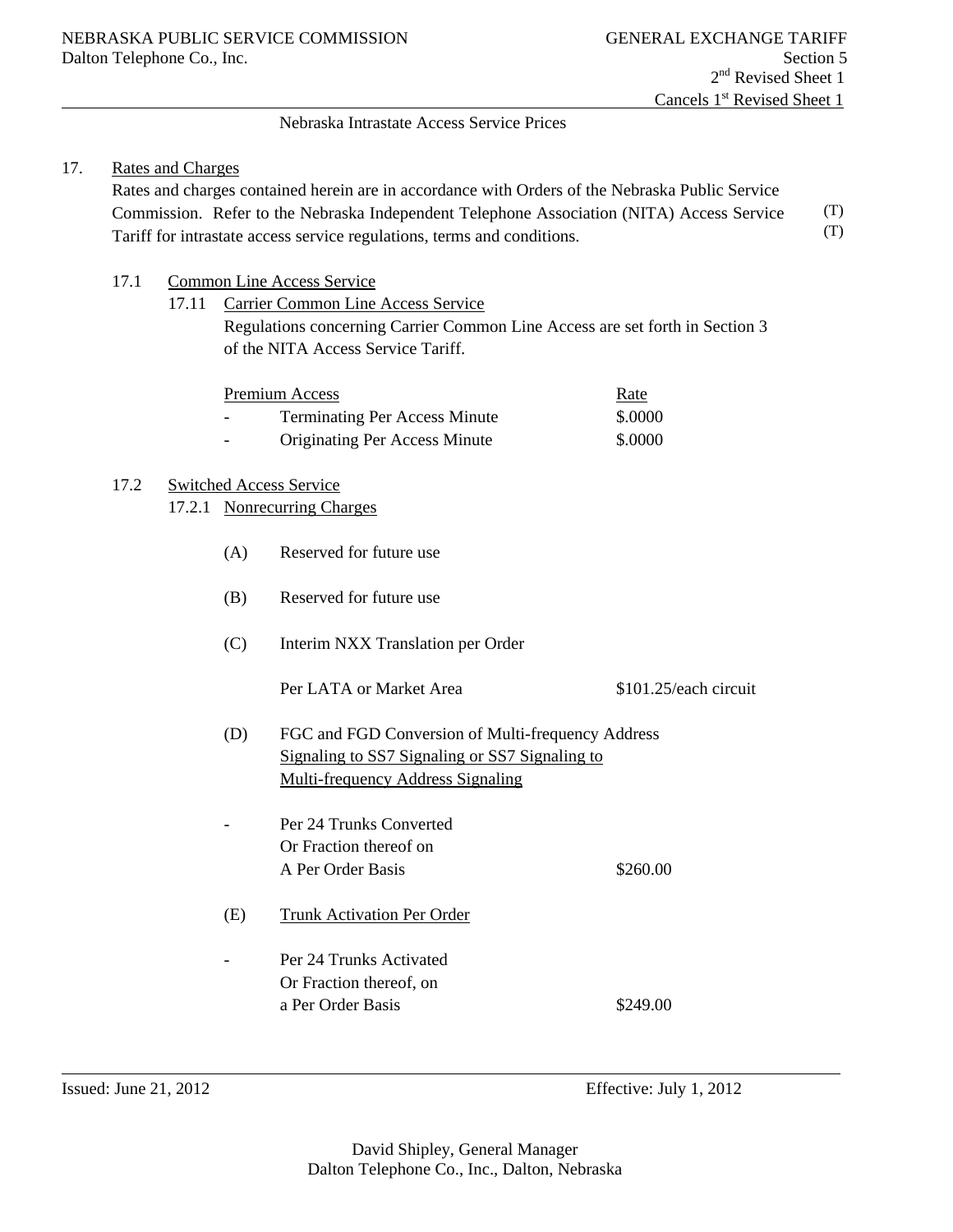| 17.2.2 Local Transport                                                                                                                                                  | Rates                  |     |
|-------------------------------------------------------------------------------------------------------------------------------------------------------------------------|------------------------|-----|
| <b>Direct Trunked Transport</b><br><b>Direct Trunked Facility</b><br>Per Mile                                                                                           |                        |     |
| -Voice Grade                                                                                                                                                            | \$<br>5.90             |     |
|                                                                                                                                                                         | \$27.69                | (I) |
| -High Capacity DS1                                                                                                                                                      | \$241.17               | (I) |
| -High Capacity DS3                                                                                                                                                      |                        | (I) |
| -High Capacity OC3                                                                                                                                                      | \$258.16               | (I) |
| -High Capacity OC12                                                                                                                                                     | \$324.04               | (I) |
| <b>Direct Trunked Termination</b>                                                                                                                                       |                        |     |
| Per Termination                                                                                                                                                         |                        |     |
| -Voice Grade                                                                                                                                                            | \$<br>59.34            | (I) |
| -High Capacity DS1                                                                                                                                                      | \$143.64               | (I) |
| -High Capacity DS3                                                                                                                                                      | \$922.39               | (I) |
| -High Capacity OC3                                                                                                                                                      | \$960.40               | (I) |
| -High Capacity OC12                                                                                                                                                     | \$2,091.09             | (I) |
| Multiplexing<br>Per Arrangement                                                                                                                                         |                        |     |
| -DS3 to DS1                                                                                                                                                             | \$841.57               | (I) |
| -DS1 to Voice                                                                                                                                                           | \$324.93               | (I) |
|                                                                                                                                                                         |                        |     |
| <b>Tandem Switched Transport</b><br>-Tandem Switched Facility<br>Per Access Minute Per Mile<br>Originating<br>$\overline{a}$<br>Terminating<br>$\overline{\phantom{0}}$ | \$.000829<br>\$.000438 | (I) |
| <b>Tandem Switched Termination</b><br>Per Access Minute Per Termination<br>Originating<br>$\overline{a}$                                                                | \$.005291              |     |
| Terminating<br>$\equiv$                                                                                                                                                 | \$.002272              | (I) |
| <b>Tandem Switching</b><br>Per Access Minute Per Tandem                                                                                                                 |                        |     |
| Originating<br>$\overline{a}$                                                                                                                                           | \$.003454              |     |
| Terminating<br>$\overline{a}$                                                                                                                                           | \$.005731              | (1) |

Nebraska Intrastate Access Service Prices

 $\overline{a}$ 

Issued: May 18, 2017 Effective: July 1, 2017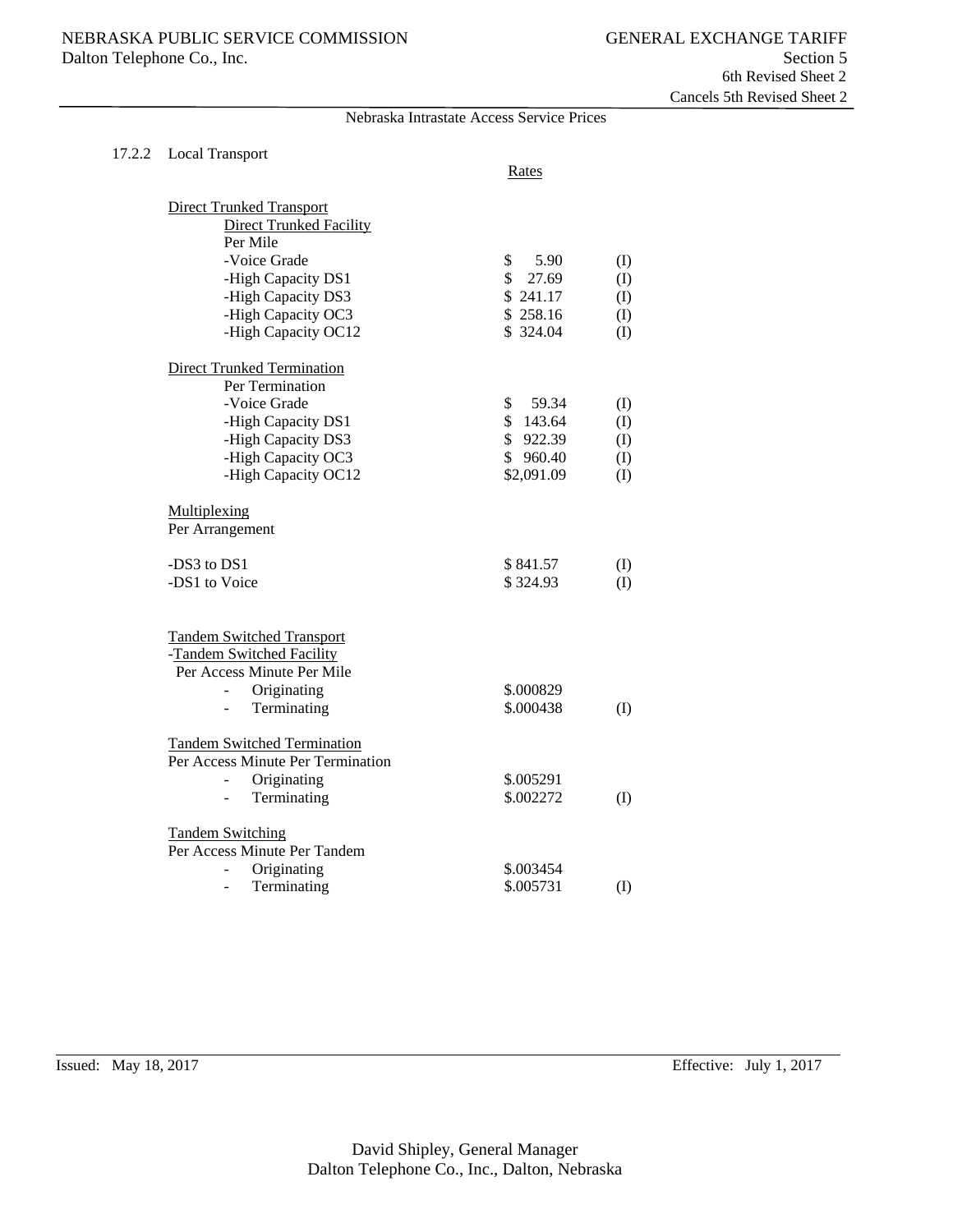#### Nebraska Intrastate Access Service Prices

| 17.2.2 Local Transport (Cont'd) |                     |                                                                                                                                         | Rates                |                                         |
|---------------------------------|---------------------|-----------------------------------------------------------------------------------------------------------------------------------------|----------------------|-----------------------------------------|
| (A)                             | Applies to FGD only | <b>Network Blocking Per Blocked Call</b><br>Common Channel Signaling Network Connection <sup>1</sup>                                    | \$.0155              |                                         |
|                                 | (1)                 | <b>Signaling Network Access Link</b><br>-Signaling Mileage<br>Facility per mile<br>-Signaling Mileage<br>Termination<br>Per Termination | \$3.96<br>\$39.79    |                                         |
|                                 | (2)                 | <b>STP Port</b><br>- per port                                                                                                           |                      | <b>Nonrecurring Charges</b><br>\$455.00 |
| (B)                             |                     | 800 Data Base Access Service Queries                                                                                                    |                      |                                         |
|                                 | Per Query           | <b>Basic</b><br><b>Vertical Feature</b>                                                                                                 | \$.00600<br>\$.00675 |                                         |

<sup>1</sup> Available where technically feasible, as designated in NECA Tariff F.C.C. No. 4. Wire Center Information

 $\overline{a}$ 

l

Issued: June 18, 2012 Effective: July 3, 2012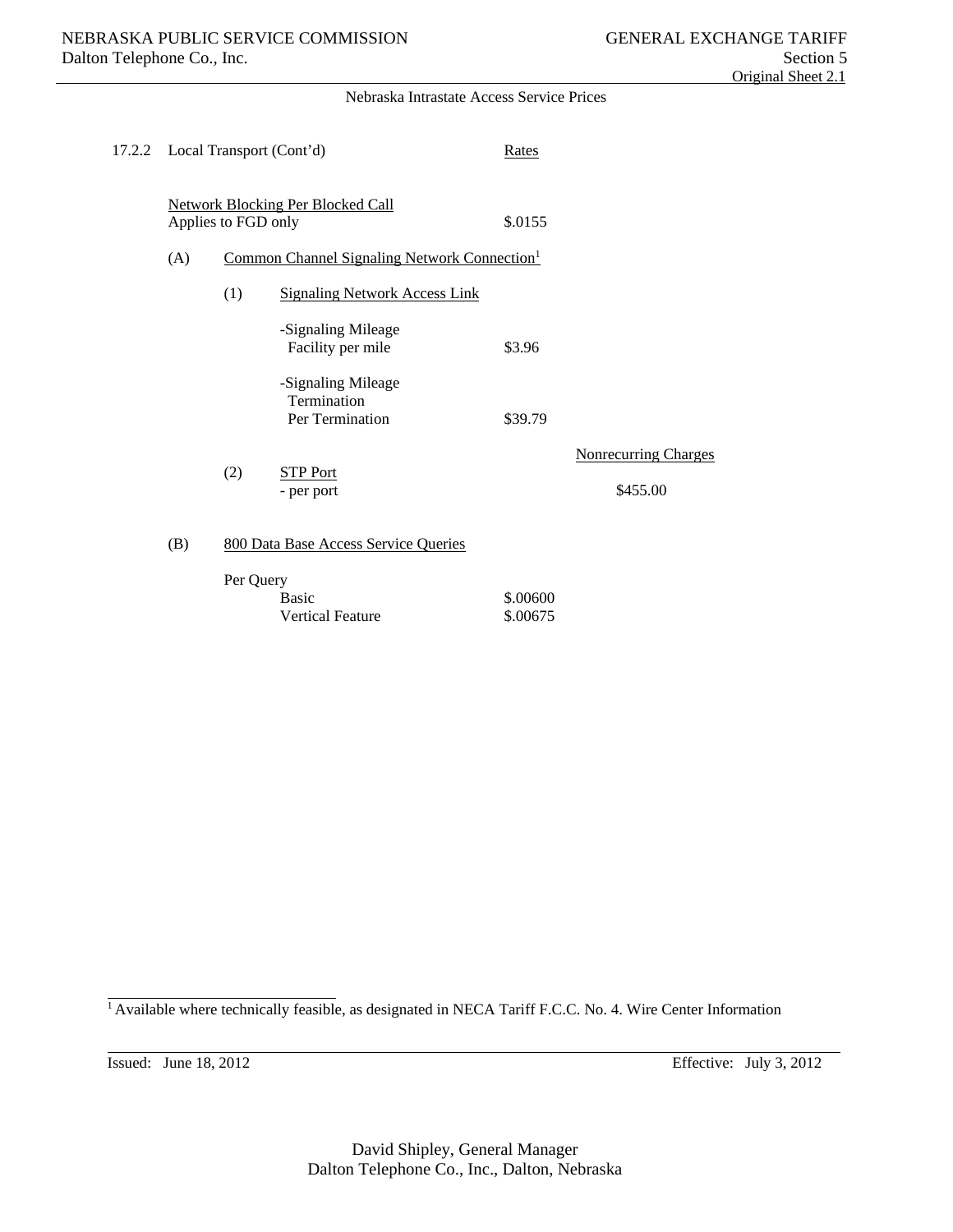|        |                                                                                                                                                                                                                                                                                                                                                 |                                           | Caliculo Juli Reviscu dilcu |
|--------|-------------------------------------------------------------------------------------------------------------------------------------------------------------------------------------------------------------------------------------------------------------------------------------------------------------------------------------------------|-------------------------------------------|-----------------------------|
|        |                                                                                                                                                                                                                                                                                                                                                 | Nebraska Intrastate Access Service Prices |                             |
| 17.2.3 | End Office                                                                                                                                                                                                                                                                                                                                      |                                           |                             |
|        |                                                                                                                                                                                                                                                                                                                                                 | Rates                                     |                             |
|        | (A) Local Switching                                                                                                                                                                                                                                                                                                                             |                                           |                             |
|        | Per Access Minute                                                                                                                                                                                                                                                                                                                               |                                           |                             |
|        | - Originating                                                                                                                                                                                                                                                                                                                                   | \$.032149                                 |                             |
|        | - Terminating                                                                                                                                                                                                                                                                                                                                   | \$.003567                                 | (R)                         |
|        | (B) Information Surcharge                                                                                                                                                                                                                                                                                                                       |                                           |                             |
|        | Per 100 Access Minutes                                                                                                                                                                                                                                                                                                                          |                                           |                             |
|        | - Originating                                                                                                                                                                                                                                                                                                                                   | \$.021625                                 |                             |
|        | - Terminating                                                                                                                                                                                                                                                                                                                                   | \$.000000                                 |                             |
| 17.2.4 | Directory Assistance Service                                                                                                                                                                                                                                                                                                                    |                                           |                             |
|        | (A) Directory Assistance Service                                                                                                                                                                                                                                                                                                                |                                           |                             |
|        | A Directory Assistance Service                                                                                                                                                                                                                                                                                                                  |                                           |                             |
|        | Charge applies for each call to                                                                                                                                                                                                                                                                                                                 |                                           |                             |
|        | Directory Assistance Service                                                                                                                                                                                                                                                                                                                    | \$1.01                                    |                             |
|        | (B) Reserved for future use                                                                                                                                                                                                                                                                                                                     |                                           |                             |
|        | (C) Credit Allowance for Uncompleted DA Calls                                                                                                                                                                                                                                                                                                   |                                           |                             |
|        | In addition to the credit allowances for Directory Assistance Service Call and Directory Transport as<br>set forth respectively in 9.4.8(A) of the NECA Tariff F.C.C. No. 5, there is also a credit allowance for<br>the Switched Access Service portion in the originating LATA of such DA call. The credit will be as<br>set forth following: |                                           |                             |
|        | (1) Reserved for future use.                                                                                                                                                                                                                                                                                                                    |                                           |                             |
|        | (2) Credit per call<br>when Feature Group A,B, C, or<br>D Switched Access Service is billed<br>Using per minute rates.                                                                                                                                                                                                                          | \$.0659                                   |                             |
|        |                                                                                                                                                                                                                                                                                                                                                 |                                           |                             |

 $\overline{a}$ 

Issued: May 18, 2017 Effective: July 1, 2017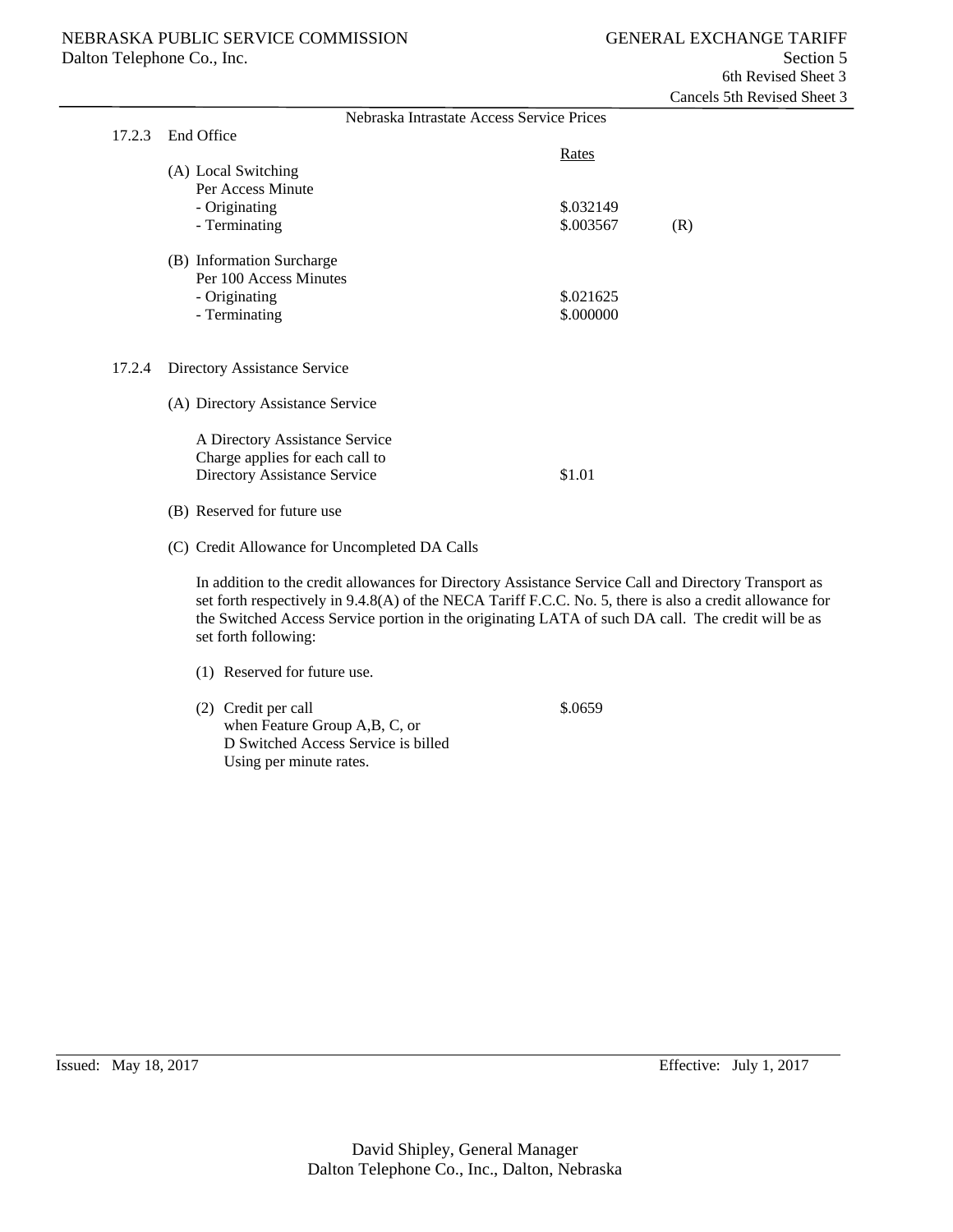|      |     |            |                                 |                              | 17.2.5 IntrLATA Dialing Parity Surcharge    |                                                                                |                 |                         |
|------|-----|------------|---------------------------------|------------------------------|---------------------------------------------|--------------------------------------------------------------------------------|-----------------|-------------------------|
|      |     |            | Per Originating Access Minute   |                              |                                             |                                                                                | \$0.007945      |                         |
| 17.3 |     |            | <b>Special Access Service</b>   |                              |                                             |                                                                                |                 |                         |
|      |     |            |                                 |                              | 17.3.1 Surcharge for Special Access Service |                                                                                | Monthly         |                         |
|      |     |            |                                 |                              | Per Voice Grade Equivalent                  |                                                                                | Rate<br>\$25.00 |                         |
|      |     |            | 17.3.2 Reserved for future use. |                              |                                             |                                                                                |                 |                         |
|      |     |            | 17.3.3 Reserved for future use. |                              |                                             |                                                                                |                 |                         |
|      |     |            | 17.3.4 Voice Grade Service      |                              |                                             |                                                                                |                 |                         |
|      |     |            | No. 5, Section 7.6.             |                              |                                             | Regulations concerning Voice Grade Service are set forth in NECA Tariff F.C.C. |                 |                         |
|      | (A) |            | <b>Channel Termination</b>      |                              |                                             | <b>Monthly Rate</b>                                                            |                 | Non-Recurring<br>Charge |
|      |     | -Two-Wire  |                                 |                              |                                             | \$22.36                                                                        |                 | \$78.05                 |
|      |     | -Four-Wire |                                 |                              |                                             | \$32.21                                                                        |                 | \$78.05                 |
|      | (B) |            | <b>Channel Mileage</b>          |                              |                                             | <b>Monthly Rate</b>                                                            |                 |                         |
|      |     | (1)        |                                 | <b>Channel Mileage</b>       |                                             |                                                                                |                 |                         |
|      |     |            |                                 | <b>Facility Per Mile</b>     |                                             | \$1.61                                                                         |                 |                         |
|      |     | (2)        |                                 | <b>Channel Mileage</b>       |                                             |                                                                                |                 |                         |
|      |     |            | Termination                     |                              |                                             |                                                                                |                 |                         |
|      |     |            |                                 | Per Termination              |                                             | \$29.88                                                                        |                 |                         |
|      |     | (C)        | Functions                       | <b>Optional Features and</b> |                                             |                                                                                |                 |                         |
|      |     |            | (1)                             | <b>Bridging</b>              |                                             |                                                                                |                 |                         |
|      |     |            |                                 | (a)                          | Voice Bridging Per Port                     |                                                                                |                 |                         |
|      |     |            |                                 |                              | -Two-Wire                                   | \$4.75                                                                         |                 |                         |
|      |     |            |                                 |                              | -Four-Wire                                  | \$4.75                                                                         |                 |                         |
|      |     |            |                                 | (b)                          | Data Bridging Per Port                      |                                                                                |                 |                         |
|      |     |            |                                 |                              | -Two-Wire                                   | \$4.75                                                                         |                 |                         |
|      |     |            |                                 |                              | -Four-Wire                                  | \$4.75                                                                         |                 |                         |
|      |     |            |                                 | (c)                          | Reserved for future use.                    |                                                                                |                 |                         |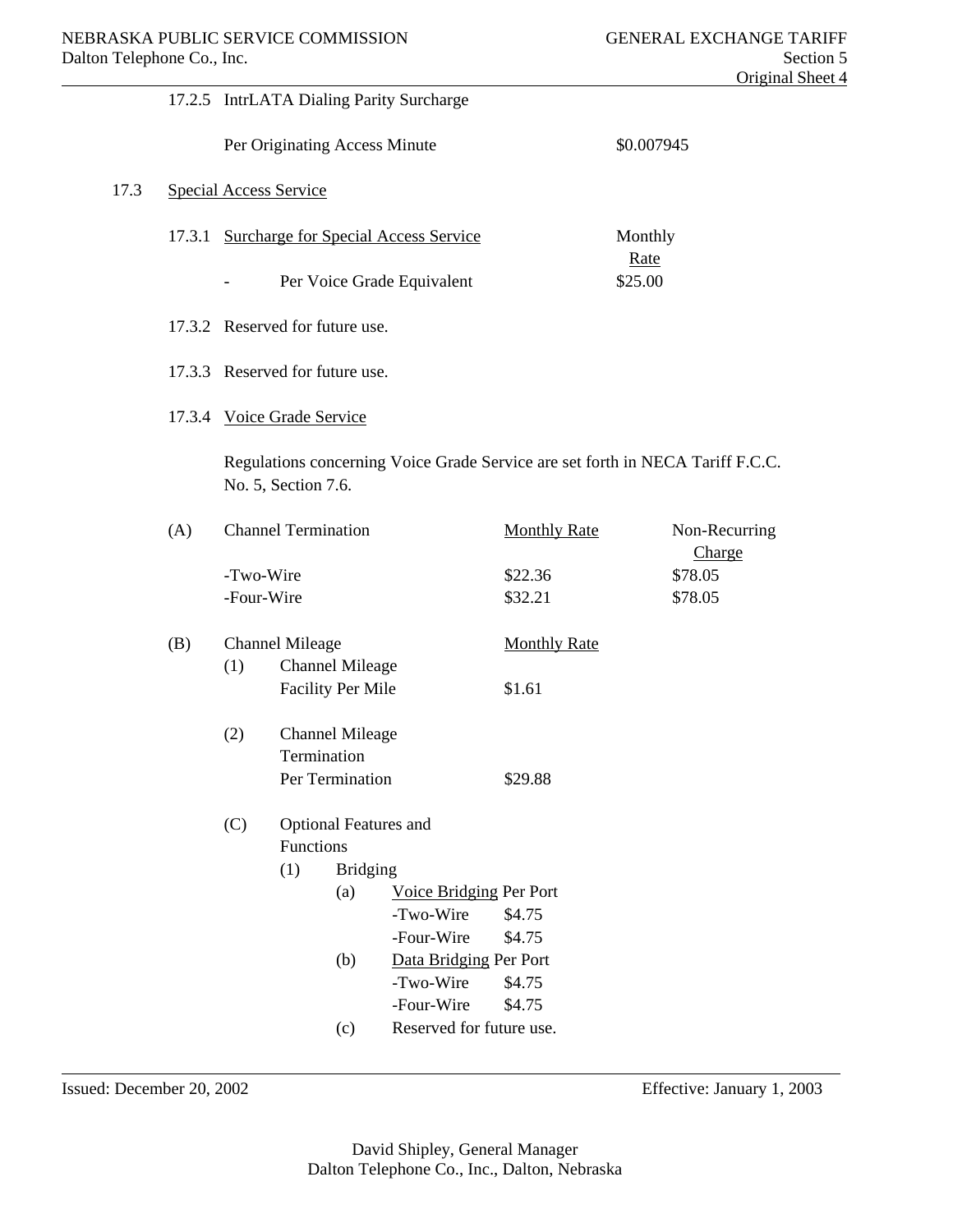|     | (d)     | Reserved for future use.                                                                              |                  |
|-----|---------|-------------------------------------------------------------------------------------------------------|------------------|
|     | (e)     | <b>Telemetry and Alarm Bridging</b>                                                                   |                  |
|     |         | <b>Active Bridging Channel</b><br>Connections                                                         |                  |
|     |         | Per Channel connected                                                                                 | Monthly<br>Rate  |
|     |         | -Split Band                                                                                           | \$8.89           |
|     |         | -Summation                                                                                            | \$3.47           |
|     |         | -Passive Bridging Channel<br>Connections                                                              |                  |
|     |         | Per channel connected                                                                                 | \$.24            |
| (2) |         | <b>Conditioning Per</b><br>Termination                                                                |                  |
|     | -C-Type |                                                                                                       | \$5.69           |
|     |         | -Data Capability                                                                                      | \$3.94           |
| (3) |         | <b>Improved Return Loss for</b><br>Effective Two-Wire or<br>Four-Wire Transmission<br>Per Termination |                  |
|     |         | -Two-Wire<br>-Four-Wire                                                                               | \$7.15<br>\$7.15 |
| (4) |         | <b>Customer Service Receive</b>                                                                       |                  |
|     |         | Level per two-wire<br>Termination                                                                     | \$3.44           |
| (5) |         | Reserved for future use.                                                                              |                  |
| (6) |         | <b>Signaling Capability</b><br>Per termination                                                        | \$11.73          |
| (7) |         | <b>Selective Signaling Arrangement</b><br>Per arrangement                                             | \$6.38           |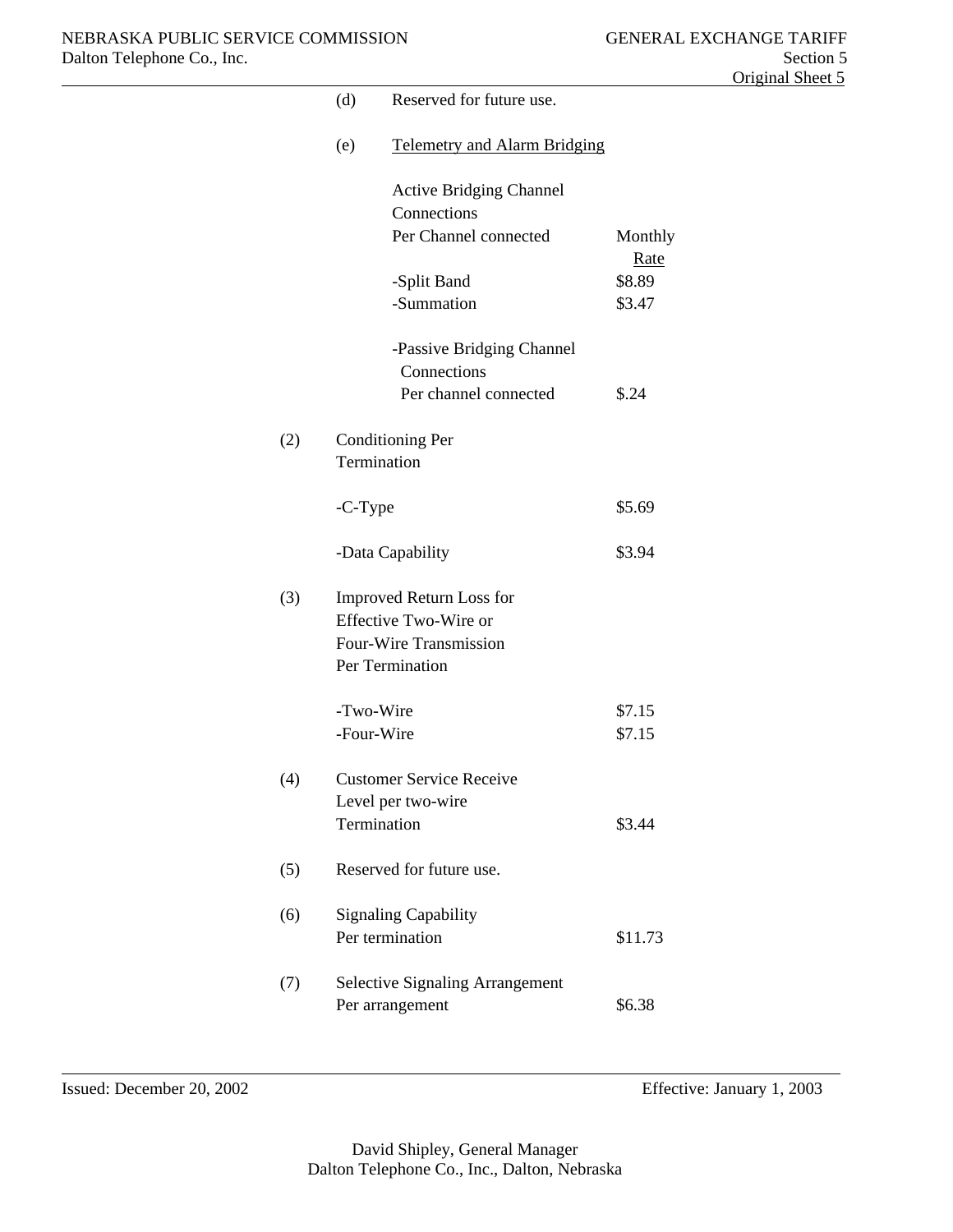| (8) | <b>Transfer Arrangement</b>            |        |
|-----|----------------------------------------|--------|
|     | (key activated or $Dial-up2$ )         |        |
|     |                                        |        |
|     | -Per four port arrangement             |        |
|     | Including control channel              |        |
|     | termination $3$                        | \$3.01 |
|     |                                        |        |
|     | -Per five port arrangement             |        |
|     | Including control channel              |        |
|     | termination $4$                        | \$6.85 |
|     |                                        |        |
| (9) | <b>Public Packet Switching Network</b> |        |
|     | (PPSN) Interface Arrangement           |        |
|     | Per arrangement                        | ICB    |
|     |                                        |        |

l

 $\overline{2}$  The Dial-Up option requires the customer to purchase of Controller Arrangement Described in NECA Tariff F.C.C. No. 5, Section 13.3.4

<sup>&</sup>lt;sup>3</sup> An additional Channel Termination charge will apply whenever a spare channel is configured as a leg to the customer designated premises. Additional channel mileage charges will also apply when the transfer arrangement is not located in the customer designated premises serving wire center. 4 See footnote 3, above.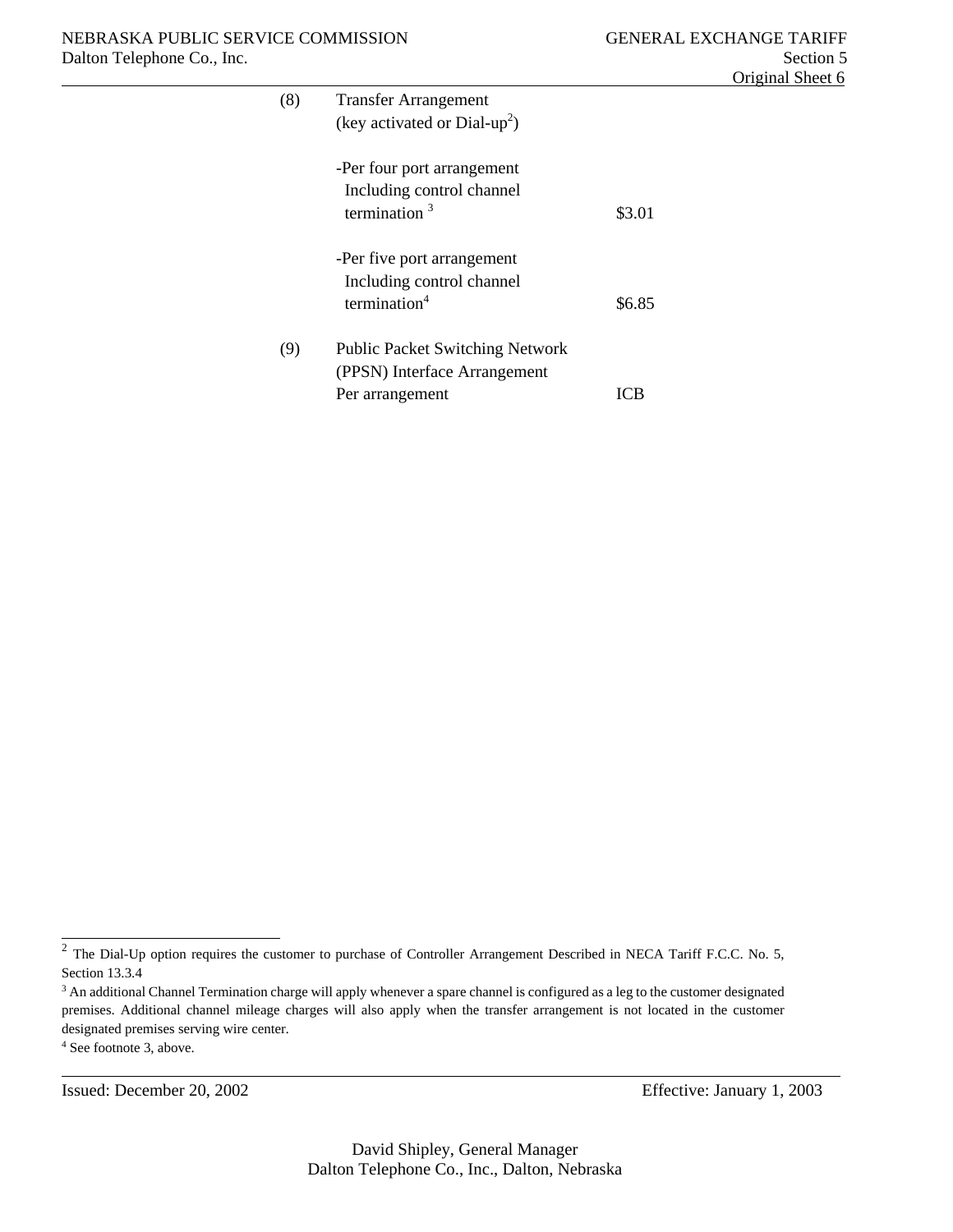### 17.3.5 Program Audio Service 5

 Regulations concerning Program Audio Service are set forth in Section 7.7 of the NECA Tariff F.C.C. No. 5.

|     |                  |                                        | Monthly  | Nonrecurring |
|-----|------------------|----------------------------------------|----------|--------------|
| (A) |                  | <b>Channel Termination</b>             | Rate     | Charge       |
|     |                  | Per Termination                        |          |              |
|     |                  |                                        |          |              |
|     | -200 to 3500 Hz  |                                        | \$41.60  | \$189.00     |
|     | -100 to 5000 Hz  |                                        | \$44.82  | \$189.00     |
|     | - 50 to 8000 Hz  |                                        | \$44.82  | \$189.00     |
|     | - 50 to 15000 Hz |                                        | \$44.82  | \$189.00     |
| (B) |                  | <b>Chanel Mileage</b>                  |          |              |
|     |                  |                                        | Monthly  |              |
|     |                  |                                        | Rate     |              |
|     | (1)              | <b>Channel Mileage</b>                 |          |              |
|     |                  | <b>Facility Per Mile</b>               |          |              |
|     |                  | -200 to 3500 Hz                        | \$3.46   |              |
|     |                  | -100 to 5000 Hz                        | \$6.91   |              |
|     |                  | - 50 to 8000 Hz                        | \$10.37  |              |
|     |                  | - 50 to 15000 Hz                       | \$13.84  |              |
|     | (2)              | <b>Channel Mileage Termination</b>     |          |              |
|     |                  | Per Termination                        |          |              |
|     |                  | -200 to 3500 Hz                        | \$31.27  |              |
|     |                  | -100 to 5000 Hz                        | \$62.54  |              |
|     |                  | - 50 to 8000 Hz                        | \$93.81  |              |
|     |                  | - 50 to 15000 Hz                       | \$125.08 |              |
| (C) |                  | <b>Optional Features and Functions</b> |          |              |
|     |                  | (1) Bridging, Distribution Amplifier   |          |              |
|     |                  | Per Post                               | \$19.19  |              |
|     |                  | (2) Gain Conditioning                  |          |              |
|     |                  | Per Service                            | \$11.23  |              |
|     |                  | (3) Stereo Per Service                 | \$18.24  |              |

 $5$  Daily rates are  $11/10<sup>th</sup>$  of the monthly rates, up to a maximum of the monthly charge.

l

l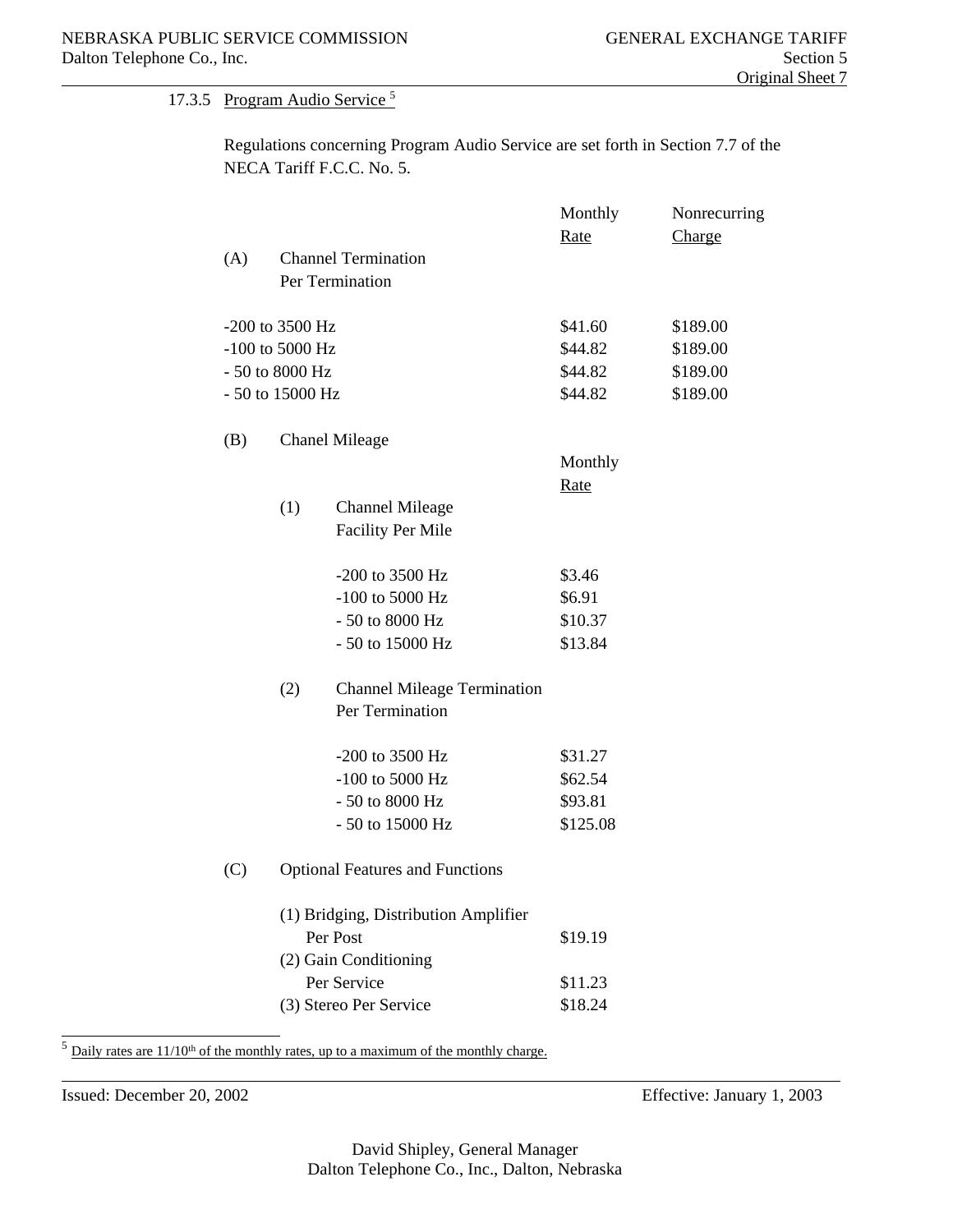#### 17.3.6 Reserved for future use.

#### 17.3.7 Digital Data Service

 Regulations concerning Digital Data Service are set forth in Section 7.9 of the NECA Tariff F.C.C. No. 5.

|     |                                                    | Monthly | Non-Recurring |
|-----|----------------------------------------------------|---------|---------------|
|     |                                                    | Rates   | Charges       |
| (A) | <b>Channel Termination</b>                         |         |               |
|     | Per Termination                                    |         |               |
|     | $-2.4$ kbps                                        | \$55.73 | \$241.00      |
|     | $-4.8$ kbps                                        | \$55.73 | \$241.00      |
|     | $-9.6$ kbps                                        | \$55.73 | \$241.00      |
|     | $-56.0$ kbps                                       | \$55.73 | \$241.00      |
|     | $-64.0$ kbps                                       | \$55.73 | \$241.00      |
| (B) | <b>Channel Mileage</b>                             |         |               |
|     | (1)<br><b>Channel Mileage Facility</b><br>Per Mile |         |               |

| $-2.4$ kbps  | \$3.00 |
|--------------|--------|
| $-4.8$ kbps  | \$3.00 |
| $-9.6$ kbps  | \$3.00 |
| $-56.0$ kbps | \$6.01 |
| $-64.0$ kbps | \$6.01 |

## (2) Channel Mileage Termination Per Termination

| $-2.4$ kbps  | \$21.78 |
|--------------|---------|
| $-4.8$ kbps  | \$21.78 |
| $-9.6$ kbps  | \$21.78 |
| $-56.0$ kbps | \$43.57 |
| $-64.0$ kbps | \$43.57 |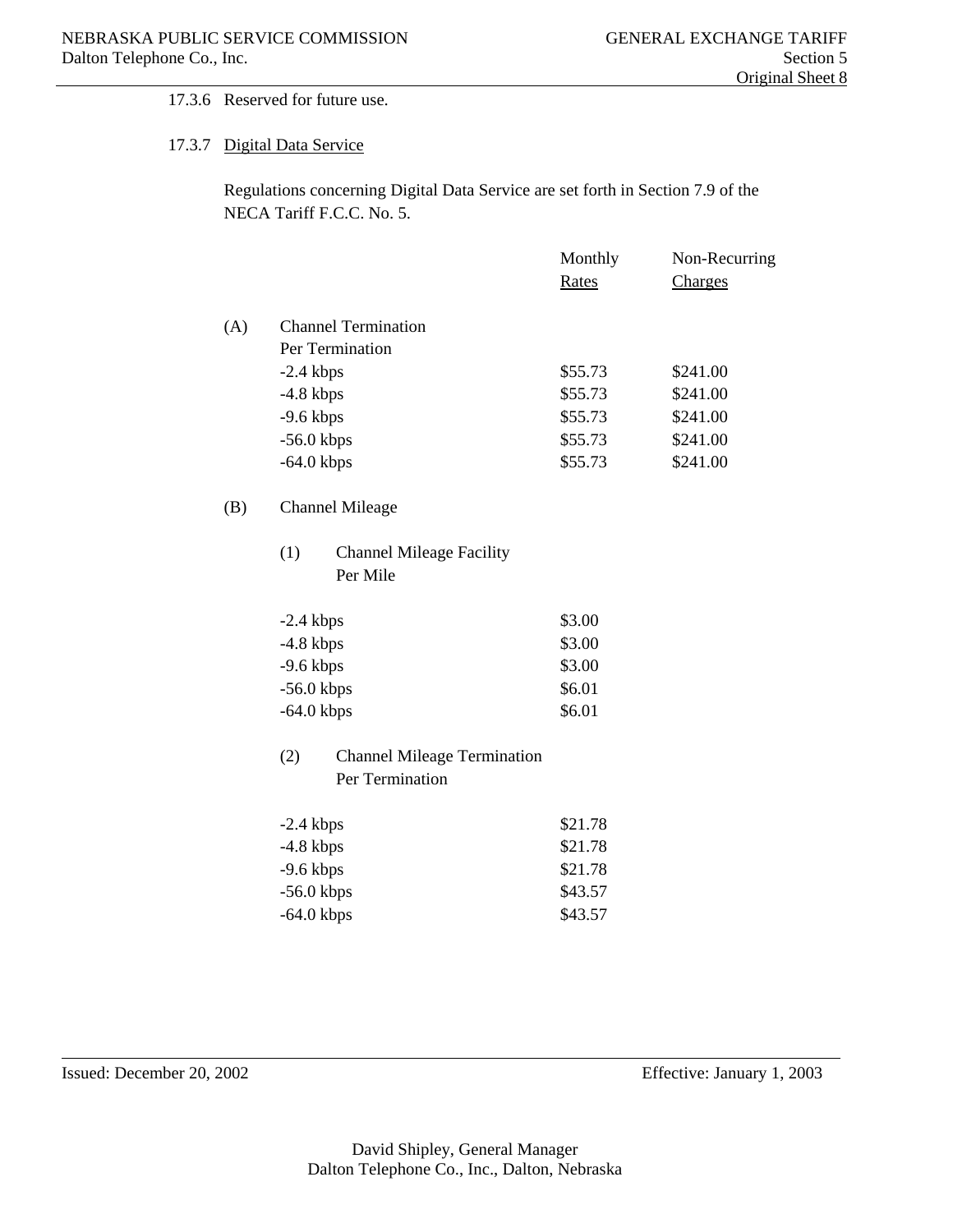| (C) | <b>Option Features and Functions</b> | Monthly                                                            |                   |
|-----|--------------------------------------|--------------------------------------------------------------------|-------------------|
|     | (1)                                  | <b>Bridging Per Port</b>                                           | Rate<br>\$4.75    |
|     | (2)                                  | Loop Transfer Arrangement<br>Per Four Key Arrangement <sup>6</sup> | \$5.97            |
|     | (3)                                  | <b>Public Packet Switching</b><br>Network Interface Arrangement    |                   |
|     |                                      | -Per 9.6 kbps Arrangement<br>-Per 56.0 kbps Arrangement            | ICB<br><b>ICP</b> |
| (D) |                                      | <b>Term Discounts</b><br>56.0 and 64.0 kbps Services               |                   |
|     |                                      | 36 months                                                          | 10%               |
|     |                                      | 60 months                                                          | 20%               |

l

 $6$  An additional Channel termination charge will apply whenever a spare channel is configured as a leg to the customer designated premises. Additional Channel Mileage charges will also apply when the transfer arrangement is not located in the customer designated premises serving wire center.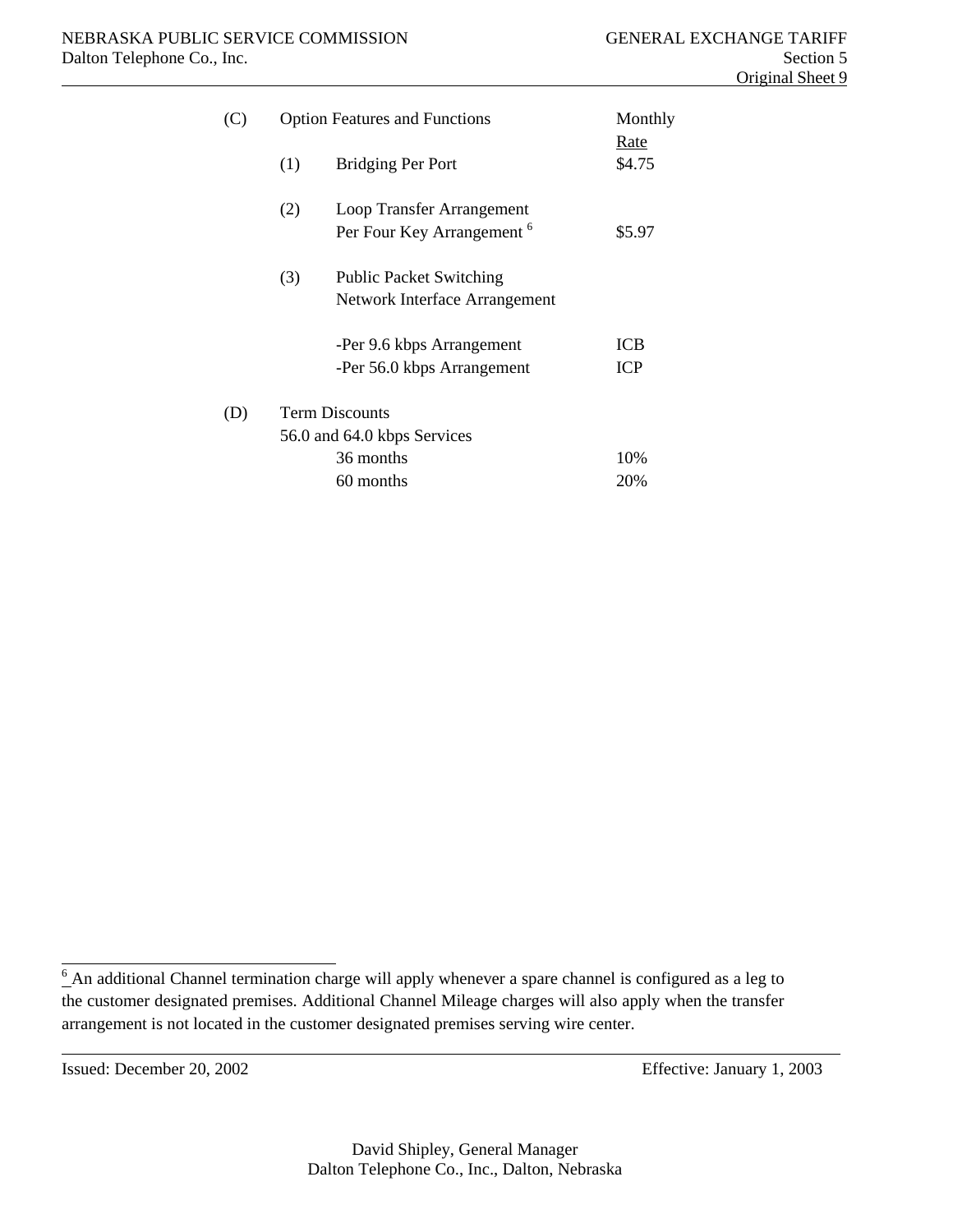#### 17.3.8 High Capacity Service

 Regulations concerning High Capacity Service are set forth in Section 7.10 of the NECA F.C.C. Tariff No. 5.

|     |                                | Monthly    | Non-Recurring |
|-----|--------------------------------|------------|---------------|
|     |                                | Rate       | Charge        |
| (A) | <b>Channel Termination</b>     |            |               |
|     | Per Termination                |            |               |
|     | $-DS1$ 1.544 Mbps              | \$61.52    | \$327.00      |
|     | $-DS1C$ 3.152 Mbps             | <b>ICB</b> | <b>ICB</b>    |
|     | $-DS2$ 6.312 Mbps              | <b>ICB</b> | <b>ICB</b>    |
|     | -Capacity of 1 DS3 44.736 Mbps |            |               |
|     | Interface                      |            |               |
|     | -per DS3 Channel Installed     | <b>ICB</b> | <b>ICB</b>    |
|     | -Capacity of 3 DS3 44.736 Mbps |            |               |
|     | Interface                      |            |               |
|     | -per DS3 Channel Installed     | <b>ICB</b> | <b>ICB</b>    |
|     | -Capacity of 6 DS3 44.736 Mbps |            |               |
|     | Interface                      |            |               |
|     | -Per DS3 Channel Installed     | <b>ICB</b> | <b>ICB</b>    |
|     | Capacity of 12 DS3 44.736 Mbps |            |               |
|     | Interface                      |            |               |
|     | -per DS3 Channel Installed     | ICB        | ICB           |
|     | DS4 274.176 Mbps               | <b>ICB</b> | <b>ICB</b>    |

l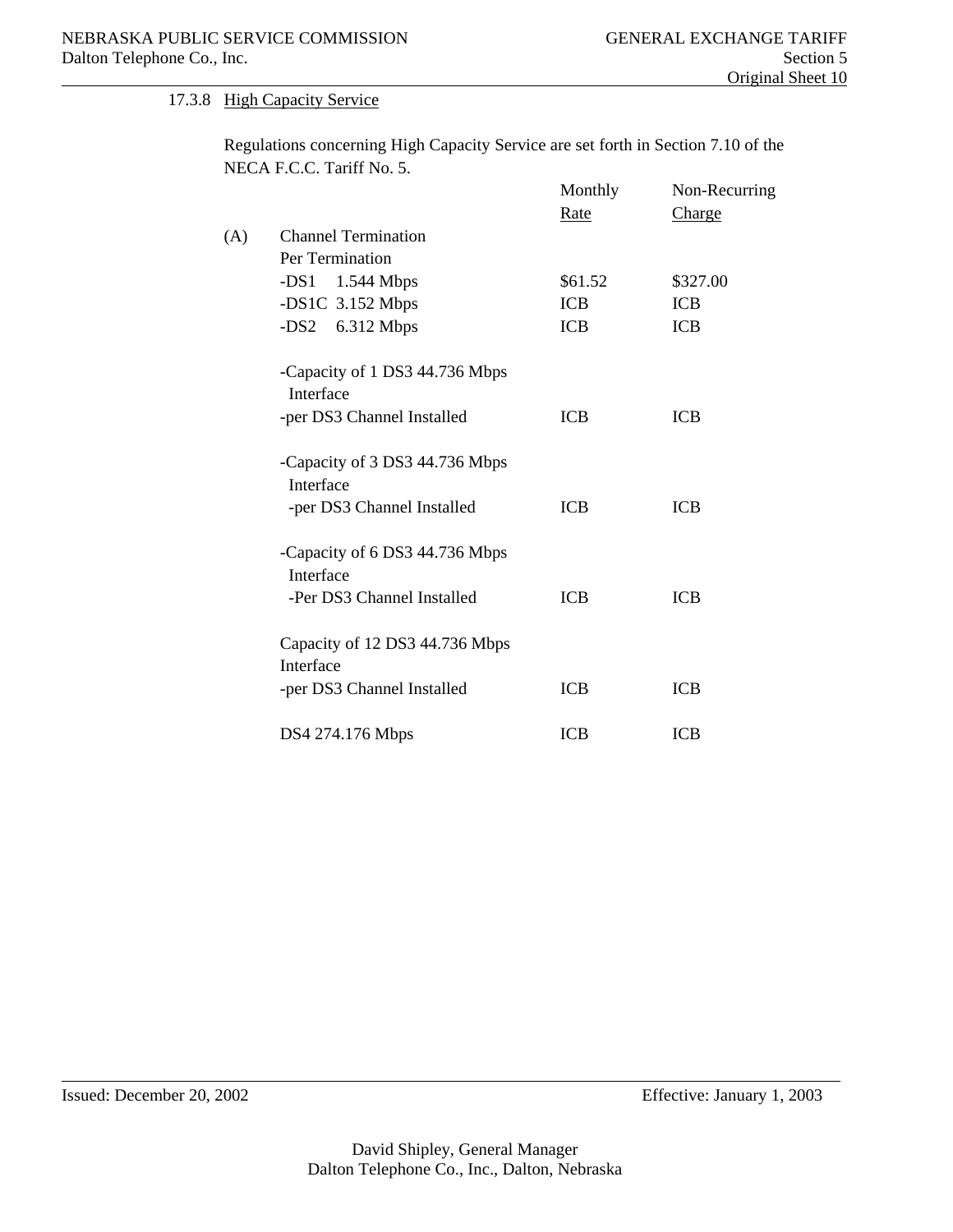| (B) |     | <b>Channel Mileage</b>                 | Monthly      |
|-----|-----|----------------------------------------|--------------|
|     |     |                                        | <b>Rates</b> |
|     | (1) | <b>Channel Mileage Facility</b>        |              |
|     |     | Per Mile                               |              |
|     |     |                                        |              |
|     |     | $-1.544$ Mbps                          | \$66.06      |
|     |     | $-3.152$ Mbps                          | <b>ICB</b>   |
|     |     | $-6.312$ Mbps                          | <b>ICB</b>   |
|     |     | -44.736 Mbps                           | <b>ICB</b>   |
|     |     | -274.176 Mbps                          | <b>ICB</b>   |
|     | (2) | <b>Channel Mileage Termination</b>     |              |
|     |     | Per Termination                        |              |
|     |     | $-1.544$ Mbps                          | \$319.10     |
|     |     | $-3.152$ Mbps                          | <b>ICB</b>   |
|     |     | $-6.312$ Mbps                          | <b>ICB</b>   |
|     |     | -44.736 Mbps                           | <b>ICB</b>   |
|     |     | -274.176 Mbps                          | <b>ICB</b>   |
| (C) |     | <b>Term Discounts</b>                  |              |
|     |     | DS1 and DS3 services                   |              |
|     |     | 36 months                              | 10%          |
|     |     | 60 months                              | 20%          |
| (D) |     | <b>Optional Features and Functions</b> |              |
|     |     | DS4 to DS1                             | <b>ICB</b>   |
|     |     | DS3 to DS1                             | <b>ICB</b>   |
|     |     | DS2 to DS1                             | <b>ICB</b>   |
|     |     | DS1C to DS1                            | <b>ICB</b>   |
|     |     | DS1 to Voice <sup>7</sup>              | \$176.53     |
|     |     | DS1 to DS0                             | \$198.38     |
|     |     | DS0 to Sub-rates                       |              |
|     |     | -Up to 20 2.4 kbps services            | \$301.92     |
|     |     | -Up to 10 4.8 kbps services            | \$185.32     |
|     |     | -Up to 5 9.6 kbps services             | \$161.92     |

 $1/2$  A Channel of this DS1 to the Hub can be used for Digital Data service.

Issued: December 20, 2002 Effective: January 1, 2003

l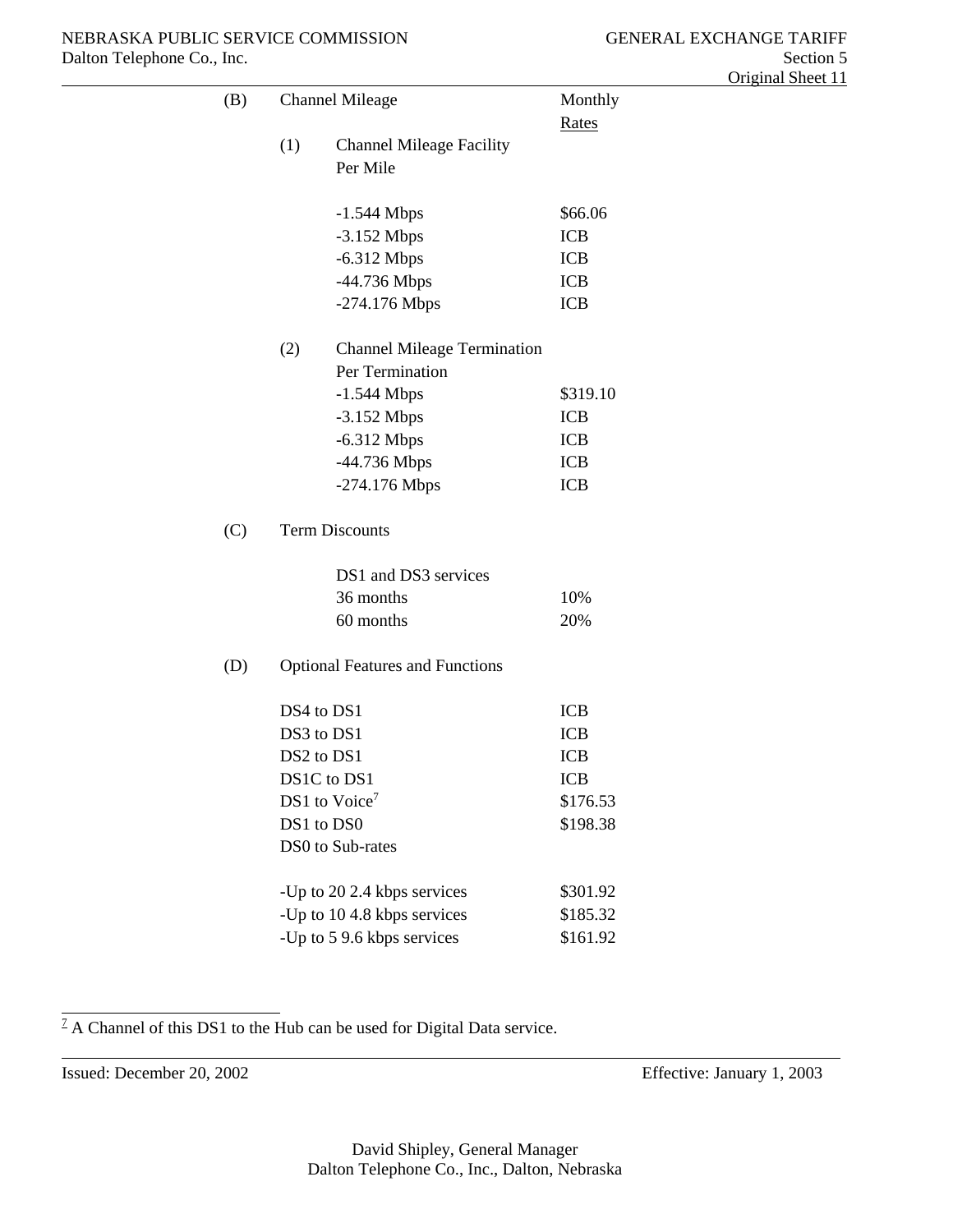|                                |                          |     |                                                                                                                                        |                 | Monthly<br>Rate |                        |
|--------------------------------|--------------------------|-----|----------------------------------------------------------------------------------------------------------------------------------------|-----------------|-----------------|------------------------|
|                                |                          | (2) | Automatic Loop Transfer<br>Per Arrangement <sup>8</sup>                                                                                |                 | \$389.24        |                        |
|                                |                          | (3) | Transfer Arrangement (key<br>Activated or Dial- $Up^9$ )<br>Per four port arrangement<br>Including control channel<br>termination $10$ |                 | \$165.42        |                        |
|                                | (E)                      |     | Reserved for future use.                                                                                                               |                 |                 |                        |
|                                | (F)                      |     | <b>Clear Channel Capability</b><br>per 1.544 Mbps transmission path                                                                    |                 | None            |                        |
| 17.3.9 Individual Case Filings | Reserved for future use. |     |                                                                                                                                        |                 |                 |                        |
|                                | capability exists.       |     | 17.3.10 Optional Rate Plan Availability<br>The Term Discount Plan, as described in Section 7.2.8 is available where billing            |                 |                 |                        |
|                                |                          |     | 17.3.11 Internet to K-12 Schools                                                                                                       | Monthly<br>Rate |                 | Nonrecurring<br>Charge |
|                                | (A)                      |     | <b>Channel Termination</b><br>Per Termination                                                                                          | \$22.50         |                 | \$50.00                |
|                                | (B)                      |     | <b>Channel Mileage Facility</b><br>Per Airline Mile                                                                                    | \$0.25          |                 |                        |
|                                | (C)                      |     | <b>Channel Mileage Termination</b><br>Per Termination                                                                                  | \$2.50          |                 |                        |

<sup>&</sup>lt;sup>8</sup> An additional Channel Termination charge will apply whenever the spare line is provided as a leg to the customer designated premises.

l

 $9^9$  The Dial-Up option requires the customer to purchase the Controller Arrangement from Section 13.3.4 of the NECA F.C.C. Tariff No. 5.

 $10$  An additional Channel Termination charge will apply whenever a spare channel is configured as a leg to the customer designated premises. Additional channel mileage charges will also apply when the transfer arrangement is not located in the customer designated premises serving wire ceneter.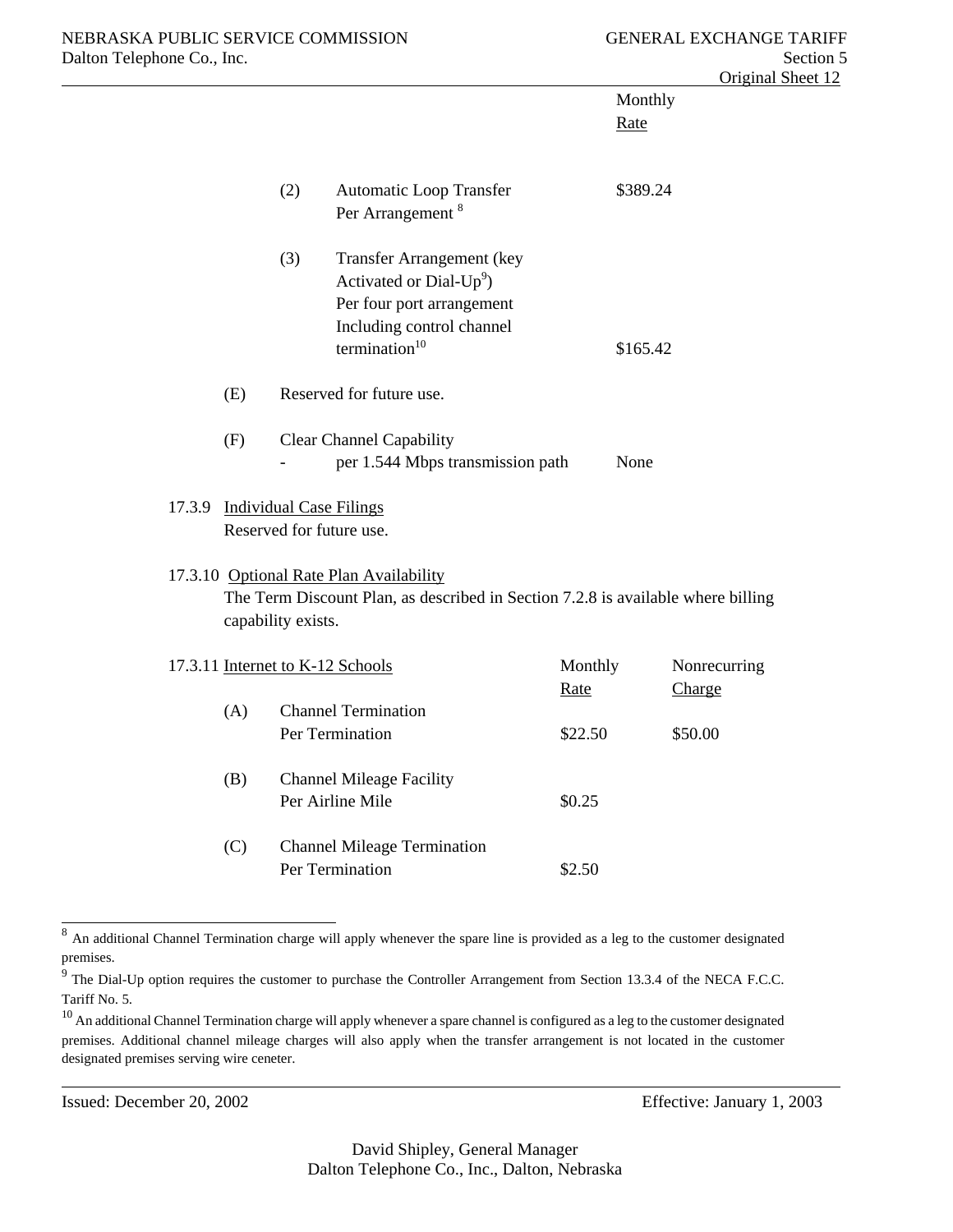| 17.4 | <b>Other Services</b> |                                                                                                                                                                                                    |                                |
|------|-----------------------|----------------------------------------------------------------------------------------------------------------------------------------------------------------------------------------------------|--------------------------------|
|      |                       | 17.4.1 Access Ordering                                                                                                                                                                             |                                |
|      | (A)                   | <b>Access Order Charge</b>                                                                                                                                                                         | Charge                         |
|      |                       | Per order                                                                                                                                                                                          | \$104.00                       |
|      | (B)                   | Service Date Change Charge                                                                                                                                                                         |                                |
|      |                       | A Service Date Change Charge will apply, on a per order per<br>Occurrence basis, for each service date changed. The<br>Access Order Charge as specified in 17.4.1 (A)<br>preceding does not apply. |                                |
|      |                       | Service date Change Charge,<br>Per order                                                                                                                                                           | \$34.00                        |
|      | (C)                   | Design Change Charge                                                                                                                                                                               |                                |
|      |                       | The Design Change Charge will apply on a per order<br>per occurrence basis, for each order requiring design change.                                                                                |                                |
|      |                       | Design Change Charge, per order                                                                                                                                                                    | \$34.00                        |
|      | (D)                   | Miscellaneous Service Order Charge                                                                                                                                                                 |                                |
|      |                       | Per Occurrence                                                                                                                                                                                     | \$34.00                        |
|      |                       | 17.4.2 Additional Engineering                                                                                                                                                                      | Each Half                      |
|      |                       | <b>Additional Engineering</b><br>Periods                                                                                                                                                           | Hour or<br>Fraction<br>Thereof |
|      | (A)                   | Basic Time per engineer<br>Normally scheduled working hours                                                                                                                                        | \$29.91                        |
|      | (B)                   | Overtime per engineer                                                                                                                                                                              | \$29.86                        |
|      |                       | outside of normally scheduled working hours                                                                                                                                                        |                                |
|      | (C)                   | Premium time outside of<br>Scheduled work day, per engineer                                                                                                                                        | \$39.82                        |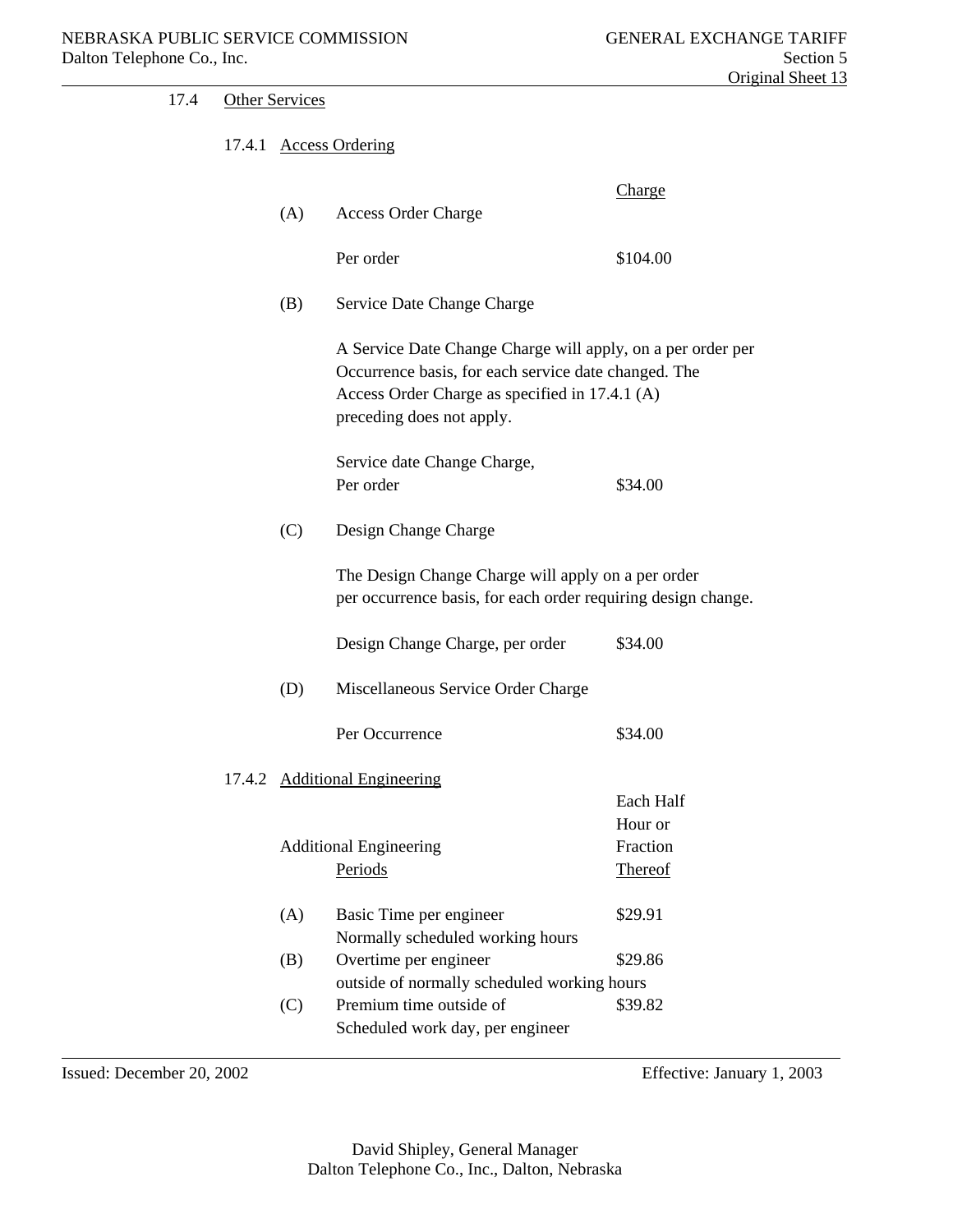| 17.4.3 |     | <b>Additional Labor</b>                |                         |                         |  |
|--------|-----|----------------------------------------|-------------------------|-------------------------|--|
|        |     |                                        | Each Half Hour or       |                         |  |
|        |     | <b>Additional Labor Periods</b>        |                         | <b>Fraction Thereof</b> |  |
|        | (A) | Installation of Repair                 |                         |                         |  |
|        |     | -Overtime, outside of normally         |                         |                         |  |
|        |     | Scheduled working hours on a scheduled |                         |                         |  |
|        |     | Work day, per technician               | \$28.12                 |                         |  |
|        | (B) | Stand by                               |                         |                         |  |
|        |     | -Basic time, normally scheduled        |                         |                         |  |
|        |     | Working hours, per technician          | \$18.93                 |                         |  |
|        |     | -Overtime,                             |                         |                         |  |
|        |     | Outside of normally scheduled working  |                         |                         |  |
|        |     | Hours on a scheduled work day,         |                         |                         |  |
|        |     | per technician                         | \$28.39                 |                         |  |
|        |     | -Premium Time,                         |                         |                         |  |
|        |     | outside of scheduled work day,         |                         |                         |  |
|        |     | per technician                         | \$37.85                 |                         |  |
|        | (C) | Testing and Maintenance with other     | Each Half Hour or       |                         |  |
|        |     | Telephone Companies, or Other          | <b>Fraction Thereof</b> |                         |  |
|        |     | Labor                                  | Installation            | Central Office          |  |
|        |     |                                        | & Repair                | Maintenance             |  |
|        |     |                                        | Technician              | Technician              |  |
|        |     | -Basic Time per technician normally    |                         |                         |  |
|        |     | Scheduled working hours                | \$18.75                 | \$18.67                 |  |
|        |     | -Overtime per technician outside of    |                         |                         |  |
|        |     | normally scheduled working hours       |                         |                         |  |
|        |     | on a scheduled work day                | \$28.12                 | \$29.50                 |  |
|        |     | -Premium Time per technician outside   |                         |                         |  |
|        |     | of scheduled work day                  | \$37.49                 | \$39.33                 |  |
|        |     |                                        |                         |                         |  |

l

 $\overline{11}$  A call out of telephone Company employee at a time not consecutive with the employee's scheduled work period is subject to a minimum charge of four hours.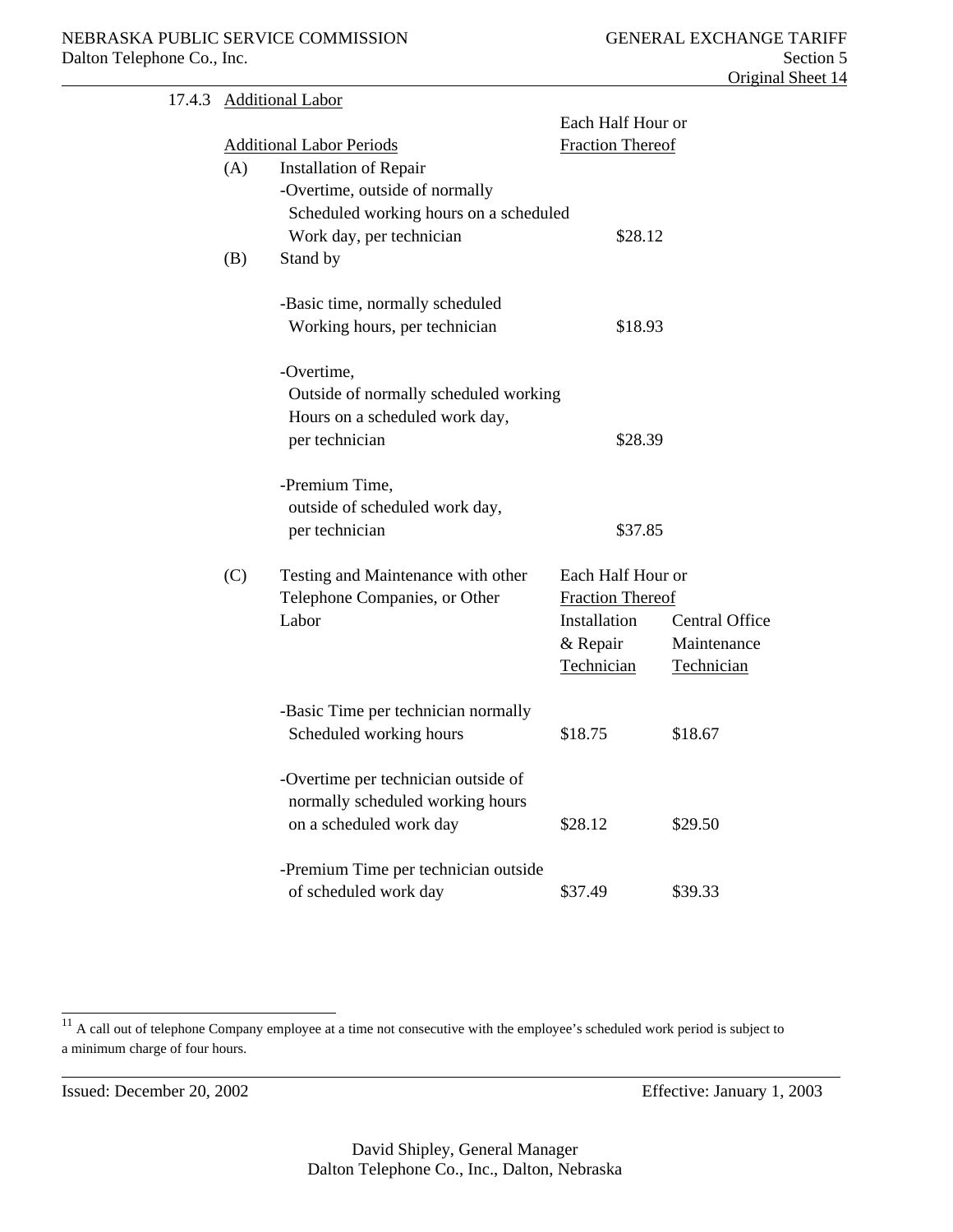# Original Sheet 15

#### 17.4.4 Miscellaneous Services

 (A) Additional Cooperative Acceptance Testing – Switched Access

Testing Periods

 Each Half Hour or Fraction Thereof

 Basic Time, Overtime And premium Time See the rates for

 Additional Labor as Set forth in 17.4.3 (C) Preceding.

(B) Additional Automatic Testing – Switched Access

Additional Tests To First Point of Switching

| Per Test Per             |
|--------------------------|
| <b>Transmission Path</b> |

| Gain-Slope Tests             | \$2.89 |
|------------------------------|--------|
| <b>C-Notched Noise Tests</b> | \$2.89 |
| 1004 Hz Loss <sup>12</sup>   | \$2.89 |
| C-message Noise              | \$2.89 |
| Balance (return loss)        | \$2.89 |

(C) Additional Manual Testing – Switched Access

Additional Tests To First Point of Switching

 Each Half Hour or Fraction Thereof

Gain Slope, C-Notched Noise and See the rates Any other agreed to for Additional Tests, per technician Labor as set

 Forth in 17.4.3 (C) preceding.

Issued: December 20, 2002 Effective: January 1, 2003

<sup>&</sup>lt;sup>12</sup> 1004 Hz Loss, C-Message Noise and Balance are non-chargeable routine tests, however, they may be requested on an as needed or more than routine Schedule basis, in which case the charges herein apply. See NECA Tariff F.C.C. No. 5 Section 13.3.1 (A) (2).